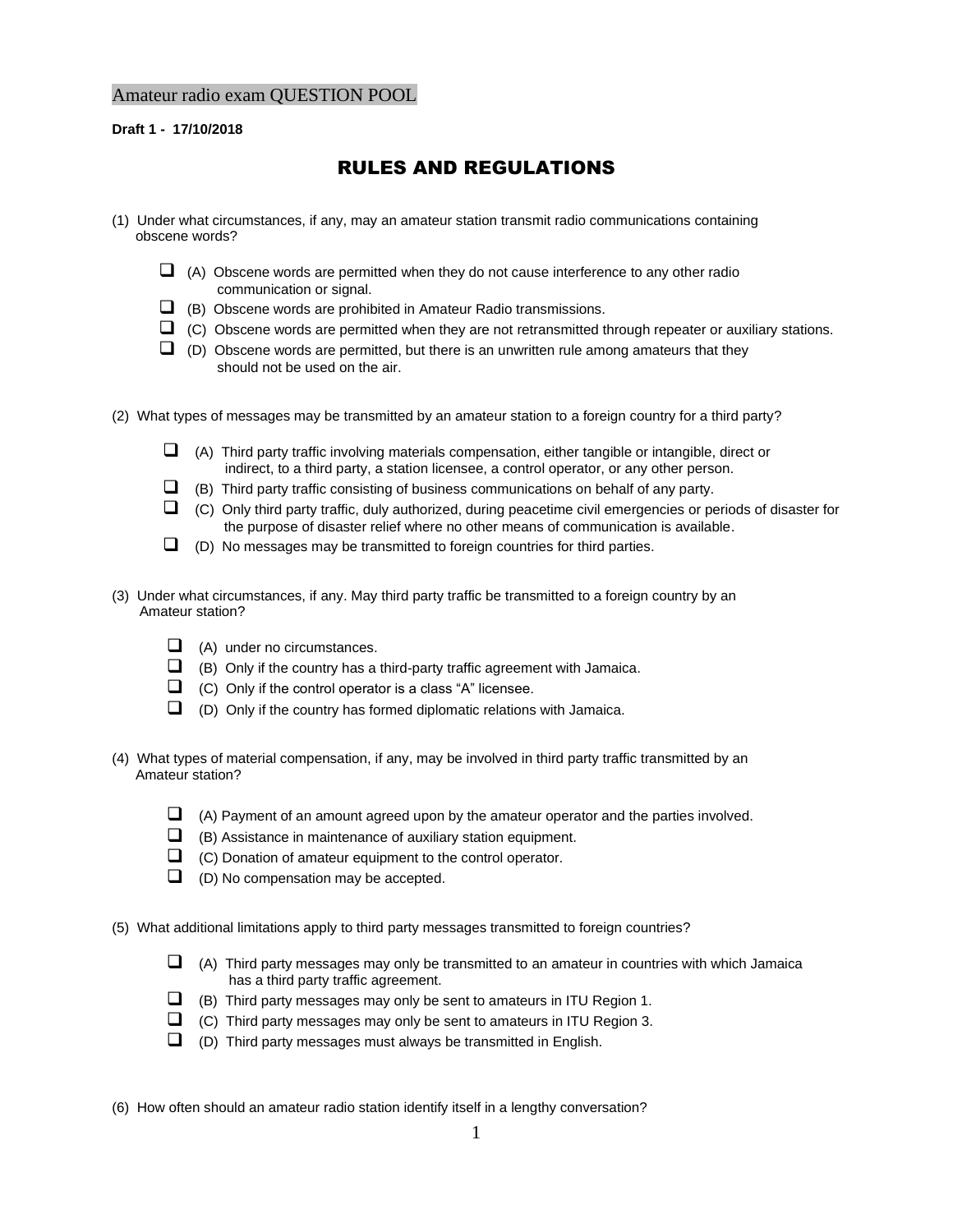- $\Box$  (A) At the beginning and end of each transmission.
- $\Box$  (B) Every ten minutes as well as at the beginning and end of a transmission.
- ❑ (C) Once every 15 minutes.
- ❑ (A) Station identification is not required.
- (7) What is the time period that an amateur station can be operated at a temporary location without having to notify the Postmaster General?
	- $\Box$  (A) 24 hours.
	- $\Box$  (B) 48 hours.
	- $\Box$  (C) 36 hours.
	- $\Box$  (D) 72 hours.
- (8) The Radio and Telegraph act states a time period that an amateur radio operator must keep each log book after it has been completed. What is the period stated?
	- $\Box$  (A) A log book must be preserved for at least 4 months following the last date of entry so it can be inspected by the Postmaster General if requested.
	- $\Box$  (B) A log book must be preserved for at least 1 year following the last date of entry so it can be inspected by the Postmaster General if requested.
	- $\Box$  (A) log book must be preserved for at least 8 months following the last date of entry so it can be inspected by the Postmaster General if requested.
	- ❑ (A) log book must be preserved for at least 5 years following the last date of entry so it can be inspected by the Postmaster General if requested.
- (9) What are the classifications for stations in Amateur radio service in Jamaica?
	- ❑ (A) Technicians Class, Advanced Class and Extra Class.
	- $\Box$  (B) Class "A", "B" and "C".
	- $\Box$  (C) Class "AR 1, "AR 2 and "AR 3".
	- $\Box$  (D) Class 1, 2, and 3.

(10) Under what circumstances, if any, may an amateur radio station transmit music?

- $\Box$  (A) When it is used to jam an illegal transmission.
- ❑ (B) Only above 1215 MHz.
- ❑ (C) Transmitting music is not permitted in the amateur radio service.
- ❑ (D) When the music played produces no dissonances or spurious emissions.
- (11) What is the maximum transmitting power permitted a class "B" amateur station on frequency 21.150 MHz.?
	- $\Box$  (A) 1,000 watts RMS at antenna feed point.
	- ❑ (B) 250 watts RMS at antenna feed point.
	- $\Box$  (C) 250 watts DC.
	- $\Box$  (D) 21.150 MHz. is out the band plan for the amateur radio service.
- (12) What is the maximum RF Power output allowed a Class "B" amateur station when operating between 3.5 MHz. and 29.700 MHz?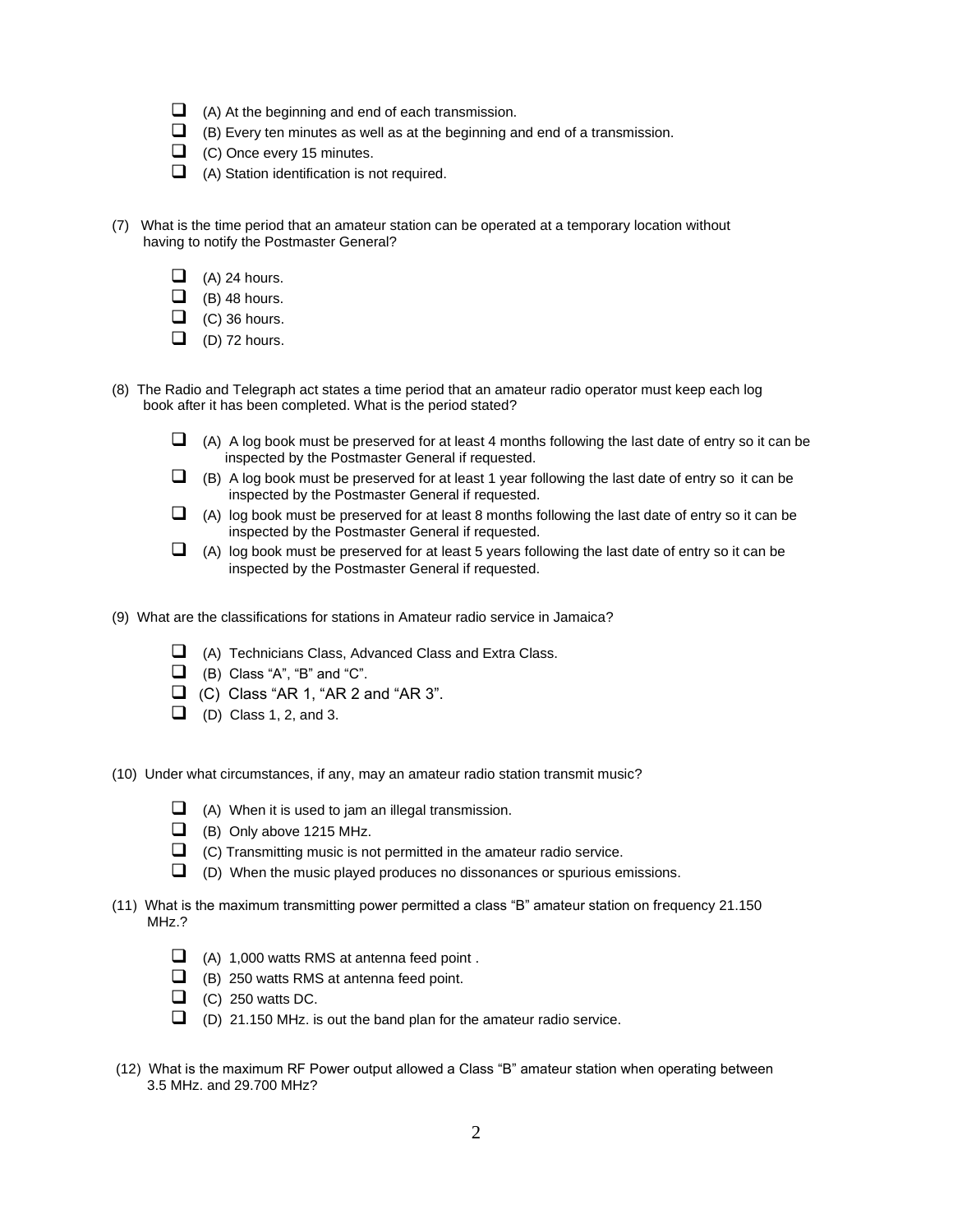- $\Box$  (A) 250 watts RMS at the antenna feed point.
- $\Box$  (B) 100 watts RMS at the antenna feed point.
- $\Box$  (C) 250 watts DC.
- $\Box$  (D) 100 watts DC.
- (13) What is the maximum RF Power output allowed a Class "B" amateur station when operating on Frequencies above 50 MHz?
	- $\Box$  (A) 150 watts RMS at the antenna feed point.
	- ❑ (B) 250 watts RMS at the antenna feed point.
	- $\Box$  (C) 200 watts DC.
	- $\Box$  (D) 300, watts DC.
- (14) What do you understand by the term "Modulation"?
	- $\Box$  (A) The process of increasing the average power of a single sideband transmission.
	- $\Box$  (B) Modulation means the process or the result of the process, whereby some characteristic of one -wave is varied in accordance with another.
	- $\Box$  (C) The process of recovering audio information from a received signal.
	- $\Box$  (D) The process of suppressing the carrier in a single-sideband transmitter.
- (15) What do you understand by the term "Telephony"?
	- ❑ (A) Telephony means a system of telecommunications set up for the transmission of RTTY.
	- $\Box$  (B) Telephony means a system of telecommunications set up for the transmission of speech or in some cases, other sounds.
	- $\Box$  (C) Telephony means a system of telecommunications set up for the transmission of Morse Code.
	- $\Box$  (D) Telephony means a system of telecommunications set up for the transmission of A2type transmissions.

(16) What do you understand by the term frequency modulation?

- $\Box$  (A) Frequency modulation means modulation in which the frequency of the carrier is the characteristic varied.
- $\Box$  (B) Frequency modulation means modulation in which the amplitude of the carrier is the characteristic varied.
- $\Box$  (C) Frequency modulation means the process or the result of the process, whereby some characteristic of one wave is varied in accordance with another wave.
- $\Box$  (D) Frequency means modulation means a system of telecommunications set up for the transmission of F5 type emissions.

(17) What do you understand by the term Amplitude modulation?

- $\Box$  (A) Amplitude modulation means modulation in which the frequency of the carrier is the character varied.
- $\Box$  (B) Amplitude modulation means modulation in which the amplitude of the carrier is the characteristic varied.
- $\Box$  (C) Amplitude means modulation the process or the result of the process, whereby some characteristic of one wave is varied in accordance with another wave.
- $\Box$  (D) Amplitude means modulation means a system of telecommunications set up for the transmission of F5 type emissions.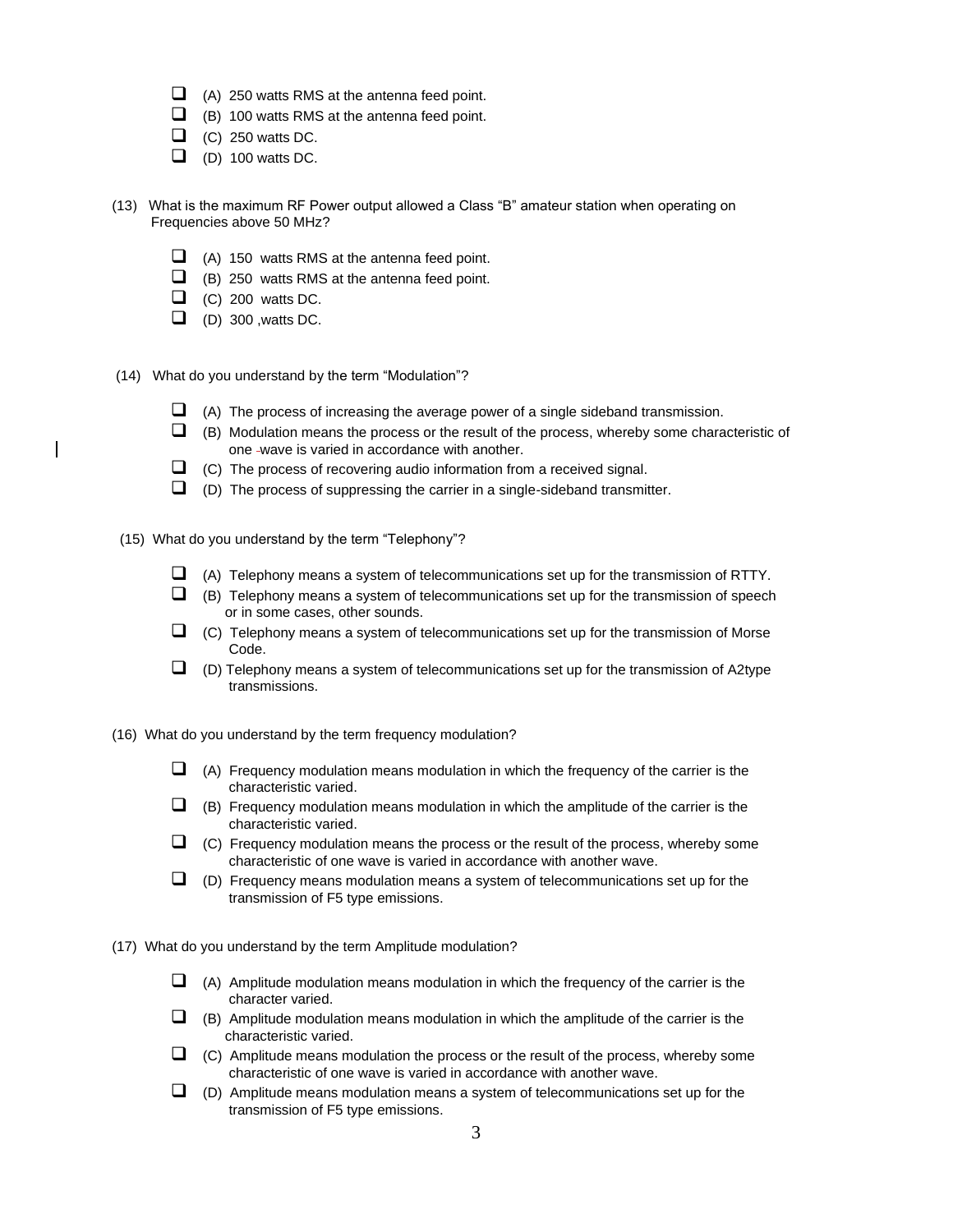- (18) What type of radio wave emission does A3J represent?
	- $\Box$  (A) telegraphy by frequency modulation using the keying of a modulating audio tone.
	- ❑ (B) Telegraphy by single sideband suppressed carrier.
	- ❑ (C) Telephony by frequency or phase modulation.
	- ❑ (D) Telegraphy by amplitude modulation.

(19) What type of radio wave emission does A2 represent?

- $\Box$  (A) telegraphy by frequency modulation using the keying of a modulating audio tone.
- ❑ (B) An emission unkeyed or unmodulated.
- $\Box$  (C) Telegraphy by amplitude modulation using the keying of a modulated audio frequency or the keying of the modulated emission, including in special cases, an unkeyed modulated emission.
- ❑ (D) Television by frequency modulation.

(20) What type of radio wave emission dose F3 represent?

- $\Box$  (A) Telephony by frequency modulation.
- ❑ (B) Telephony by amplitude modulation.
- ❑ (C) Telegraphy by amplitude modulation using the keying of a modulated audio frequency or the keying of the modulated emission, including in special cases, an unkeyed modulated emission.
- ❑ (D) Television by frequency modulation.

(21) What is the frequency range of operation for an amateur station operating on 2 meters?

- $\Box$  (A) 134.00 MHz. to 138.00 MHz..
- ❑ (B) 144.00 MHz. to 148.00 MHz...
- ❑ (C) 154.00 MHz. to 158.00 MHz..
- ❑ (D) 140 MHz. to 144.00 MHz...

(22) What is the frequency range of operation for an amateur station operating on 6 meters?

- ❑ (A) 50.000 MHz. to 50.350 MHz..
- ❑ (B) 50.000 MHz. to 54.000 MHz...
- ❑ (C) 50.000 MHz. to 54.300 MHz..
- ❑ (D) 50.000 MHz. to 52.000 MHz..
- (23) What is the frequency range of operation designated for amateur radio stations using the 20 and 40 meter bands?
	- $\Box$   $\Box$  (A) For 20 meters 14.000 MHz. to 14.350 MHz and for 40 meters 7.000 MHz. to 7.300 MHz...
	- $\Box$   $\Box$  (B) For 20 meters 14.550 MHz. to 14.350 MHz and for 40 meters 7.000 MHz. to 7.350 MHz..
	- $\Box$  (C) For 20 meters 14.000 MHz. to 14.360 MHz and for 40 meters 7.000 MHz. to 7.550 MHz.
	- $\Box$  (D) For 20 meters 14.200 MHz. to 14.450 MHz and for 40 meters 7.100 MHz. to 7.400 MHz....
- (24) What is the frequency range of operation designated for amateur radio stations using the 15 and 10 meter bands?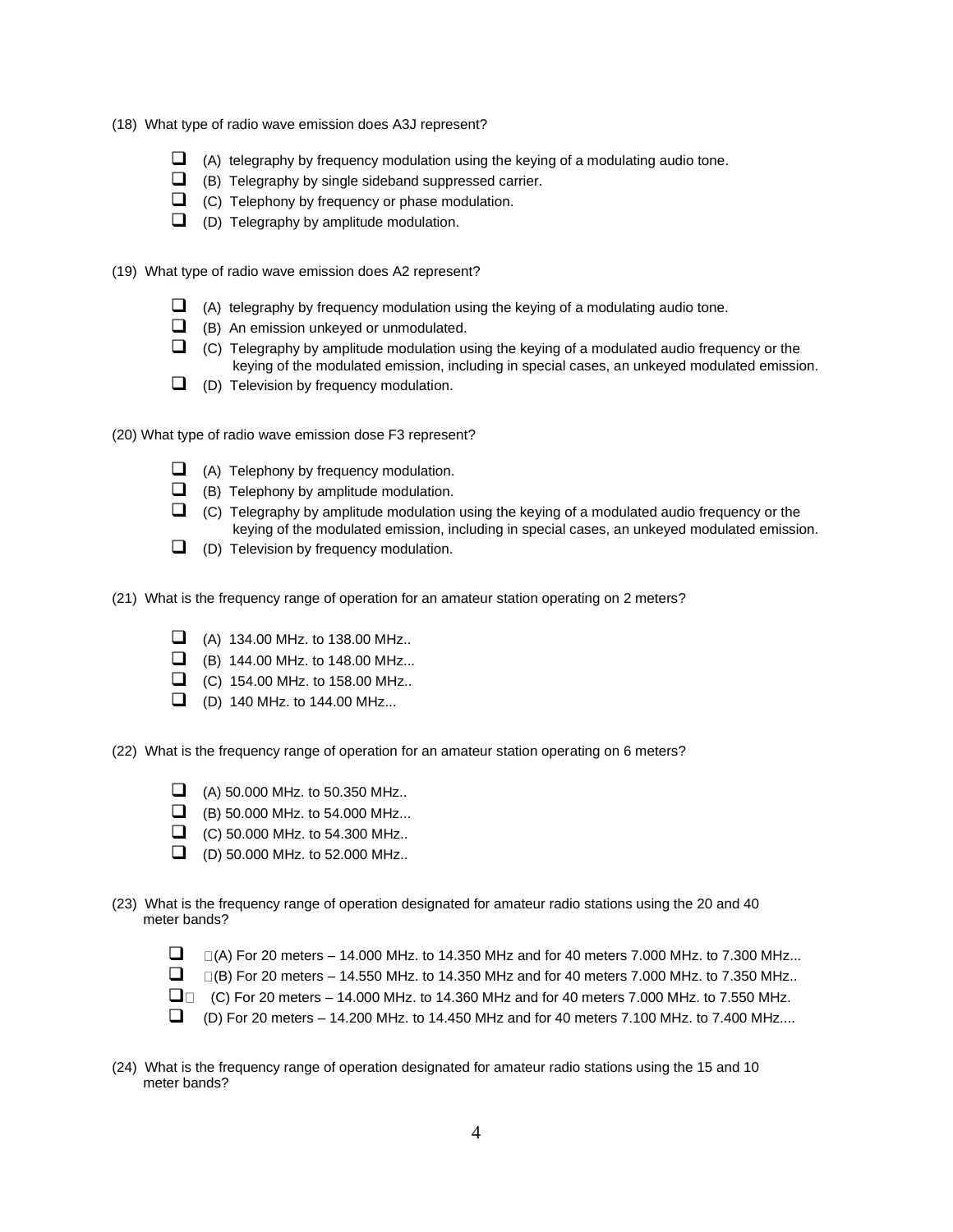- $\Box$   $\Box$  (A) For 15 meters 21.000 MHz. to 21.450 MHz and for 10 meters 28.000 MHz. to 29.700 MHz..
- $\Box$   $\Box$  (B) For 15 meters 21.000 MHz. to 21.350 MHz and for 10 meters 28.000 MHz. to 29.900 MHz..
- $\square$  (C) For 15 meters 21.100 MHz. to 21.500 MHz and for 10 meters 28.100 MHz. to 28.550 MHz.
- $\Box$  (D) For 15 meters 21.200 MHz. to 21.450 MHz and for 10 meters 28.200 MHz. to 28.700 MHz.
- (25) What is the frequency range of operation designated for amateur radio stations using the 12 and 17 meter bands?
	- ❑ (A) For 12 meters 24.000 MHz. to 24.990 MHz and for 17 meters 18.000 MHz. to 18.500 MHz..
	- $\Box$  (B) For 12 meters 24.000 MHz. to 24.350 MHz and for 17 meters 18.000 MHz. to 18.900 MHz..
	- $\Box$  (C) For 12 meters 24.890 MHz. to 24.990 MHz and for 17 meters 18.068 MHz. to 18.168 MHz.
	- $\Box$  (D) For 12 meters 24.100 MHz. to 24.450 MHz and for 17 meters 18.100 MHz. to 18.700 MHz.
- (26) What is the frequency range of operation designated for amateur radio stations using the 30 and 80 meter bands?
	- $\Box$  (A) For 30 meters 10.000 MHz. to 10.990 MHz and for 80 meters 3.000 MHz. to 3.500 MHz..
	- $\Box$  (B) For 30 meters 21.000 MHz. to 21.450 MHz and for 80 meters 18.000 MHz. to 18.900 MHz..
	- $\Box$  (C) For 30 meters 10.100 MHz. to 10.150 MHz and for 80 meters 3.500 MHz. to 4.000 MHz.
	- $\Box$  (D) For 30 meters 21.100 MHz. to 21.150 MHz and for 80 meters 3.500 MHz. to 4.000 MHz.
- (27) What is the frequency range of operation designated for amateur radio stations using the 80 and 40 meter bands?
	- $\Box$  (A) For 80 meters 3.500 MHz. to 4.000 MHz and for 40 meters 7.000 MHz. to 7.300 MHz..
	- $\Box$  (B) For 80 meters 3.000 MHz. to 4.350 MHz and for 40 meters 7.000 MHz. to 7.500 MHz..
	- $\Box$  (C) For 80 meters 3.100 MHz. to 3.900 MHz and for 40 meters 7.100 MHz. to 7.300 MHz.
	- $\Box$  (D) For 80 meters 3.100 MHz. to 3.450 MHz and for 40 meters 7.100 MHz. to 7.700 MHz.

(28) State the types of emissions which may not be used by a class "B" amateur station?

- $\Box$  (A) A1, F1,
- $\Box$  (B) A5, F5
- $\Box$  (C) F3, A3J
- $\Box$  (D) AO, A3,

(29) Which International Telecommunication Union Region is Jamaica located?

- $\Box$  (A) Region 1
- ❑ (B) Region 2
- $\Box$  (C) Region 3
- $\Box$  (D) Region 4

(30) At what point in your station is the transmitter power to be measured?

- $\Box$  (A) By measuring the final amplifier supply voltage inside the transmitter or amplifier.
- $\Box$  (B) By measuring the final amplifier supply current inside the transmitter or amplifier.
- $\Box$  (C) At the transmitter or amplifier antenna terminals.
- $\Box$  (D) On the antenna itself, after the feed line.